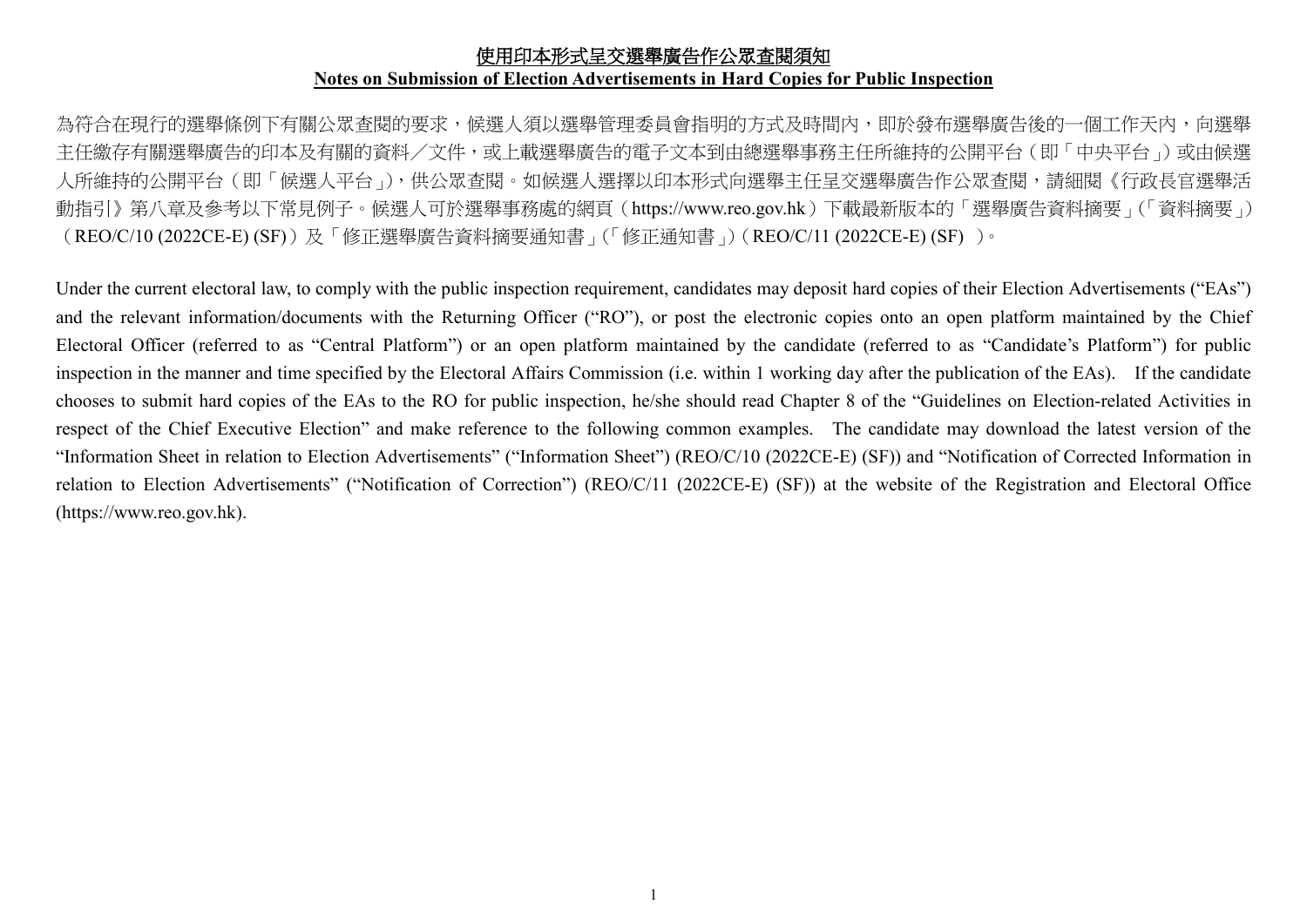## 事例(一)**Case 1**

候選人於 2 月 21 日共印刷 3,000 張傳單,並在 2 月 22 日及 2 月 23 日於街頭分別派發 1,000 及 2,000 張傳單。

候選人須於 2 月 23 日或之前 (即首次發布該選舉廣告日期後的一個工作天內)向選舉主任遞交「資料摘要」以提供選舉廣告詳情,並同時繳存兩份 有關選舉廣告的樣本,供公眾查閱。有關「資料摘要」應以例 **1.1** 的方式填寫。

A candidate printed 3,000 copies of handbills in total on 21 February, and distributed 1,000 and 2,000 copies of the handbills on the streets on 22 February and 23 February respectively.

The candidate is required to provide the EA particulars by submitting the "Information Sheet" and 2 hard copies of the EA sample to the RO for public inspection by 23 February (i.e. within 1 working day after the date on which the EA is first published). The "Information Sheet" should be filled in as shown in **Example 1.1**.

#### 例 **Example 1.1**

| 項目<br>印刷的<br>發布日期<br>印刷日期<br>發布的文本數目<br>發布的方式<br>准許的文本數目<br>編號<br>尺寸/面積<br>印刷人的姓名或名稱及地址<br>文本數目<br>Date of<br>Date of printing<br>Number of copies<br>Manner of<br>Number of copies<br>Size/Dimension<br>publication<br>Name and address of the printer<br>Item<br>Number of<br>published<br>publication<br>of Permission<br>(dd-mm-yyyy)<br>N <sub>0</sub><br>(dd-mm-yyyy)<br>copies printed<br>AAA 印刷公司<br>(AAA Printing Company)<br>於街頭派發<br>香港北角英皇道 999號<br>$22 - 2 - 20XX$<br>3,000<br>$21 - 2 - 20XX$<br>3,000<br>A <sub>4</sub><br>1.<br>(Distributed on<br>$23 - 2 - 20XX$<br>(999 King's Road,<br>street) | 傳單 (A3、A4或A5尺寸的紙張亦應算作傳單。)<br>表三:<br>Handbills (Paper with the size of A3, A4 or A5 should also be regarded as handbills.)<br>Table III: |  |  |  |  |  |  |  |  |  |  |  |  |  |
|--------------------------------------------------------------------------------------------------------------------------------------------------------------------------------------------------------------------------------------------------------------------------------------------------------------------------------------------------------------------------------------------------------------------------------------------------------------------------------------------------------------------------------------------------------------------------------------------------------------------|-----------------------------------------------------------------------------------------------------------------------------------------|--|--|--|--|--|--|--|--|--|--|--|--|--|
|                                                                                                                                                                                                                                                                                                                                                                                                                                                                                                                                                                                                                    | 選舉廣告及准許<br>樣本編號<br>(供政府部門填寫)<br>Election Advertisement and<br>Permission Sample Ref. No.<br>(For Official Use)                          |  |  |  |  |  |  |  |  |  |  |  |  |  |
| <b>Hong Kong)</b>                                                                                                                                                                                                                                                                                                                                                                                                                                                                                                                                                                                                  | North Point,                                                                                                                            |  |  |  |  |  |  |  |  |  |  |  |  |  |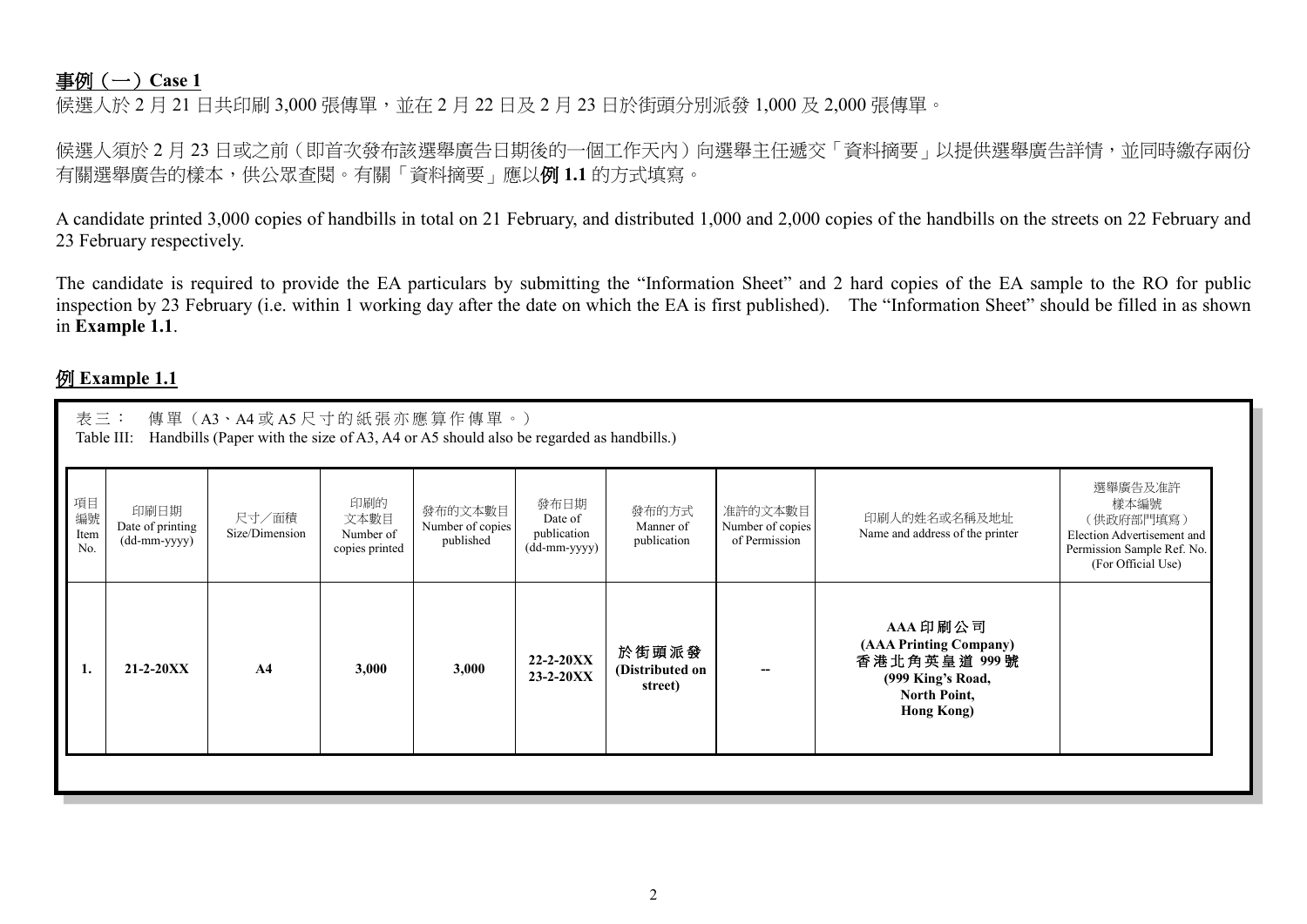## 事例(二)**Case 2**

候選人於 2 月 21 日共印刷 3,000 張海報,並於 2 月 22 日在 20 座大廈每座張貼一張海報。

候選人須於 2 月 23 日或之前向選舉主任遞交「資料摘要」,並同時繳存兩份選舉廣告的樣本及有關大廈預先發出的書面准許/授權文本,供公眾查 閱。有關「資料摘要」應以例 2.1 的方式填寫。

A candidate printed 3,000 copies of posters in total on 21 February, and displayed a poster each at 20 buildings on 22 February.

The candidate is required to submit the "Information Sheet" together with 2 hard copies of the EA sample and copies of the prior written permission/authorization issued by the relevant buildings to the RO for public inspection by 23 February. The "Information Sheet" should be filled in as shown in **Example 2.1**.

## 例 **Example 2.1**

| 選舉廣告及准許<br>項目<br>印刷的<br>樣本編號<br>發布日期<br>印刷日期<br>發布的文本數目<br>發布的方式<br>准許的文本數目<br>編號<br>尺寸/面積<br>印刷人的姓名或名稱及地址<br>文本數目<br>(供政府部門填寫)<br>Date of<br>Date of printing<br>Number of copies<br>Number of copies<br>Manner of<br>Size/Dimension<br>Name and address of the printer<br>publication<br>Item<br>Number of<br>(dd-mm-yyyy)<br>published<br>publication<br>of Permission<br>No.<br>(dd-mm-yyyy)<br>copies printed<br>(For Official Use)<br>AAA 印刷公司<br>(AAA Printing Company)<br>於大廈張貼<br>香港北角英皇道 999號<br>20<br>20<br>A <sub>3</sub><br>$21 - 2 - 20XX$<br>3,000<br>$22 - 2 - 20XX$<br>(Displayed at<br>(999 King's Road,<br>buildings)<br>North Point,<br><b>Hong Kong)</b> | 表一:<br>Table I: | 海報<br>Posters |  |  |  |                                                          |  |
|-------------------------------------------------------------------------------------------------------------------------------------------------------------------------------------------------------------------------------------------------------------------------------------------------------------------------------------------------------------------------------------------------------------------------------------------------------------------------------------------------------------------------------------------------------------------------------------------------------------------------------------------------------------------------------|-----------------|---------------|--|--|--|----------------------------------------------------------|--|
|                                                                                                                                                                                                                                                                                                                                                                                                                                                                                                                                                                                                                                                                               |                 |               |  |  |  | Election Advertisement and<br>Permission Sample Ref. No. |  |
|                                                                                                                                                                                                                                                                                                                                                                                                                                                                                                                                                                                                                                                                               |                 |               |  |  |  |                                                          |  |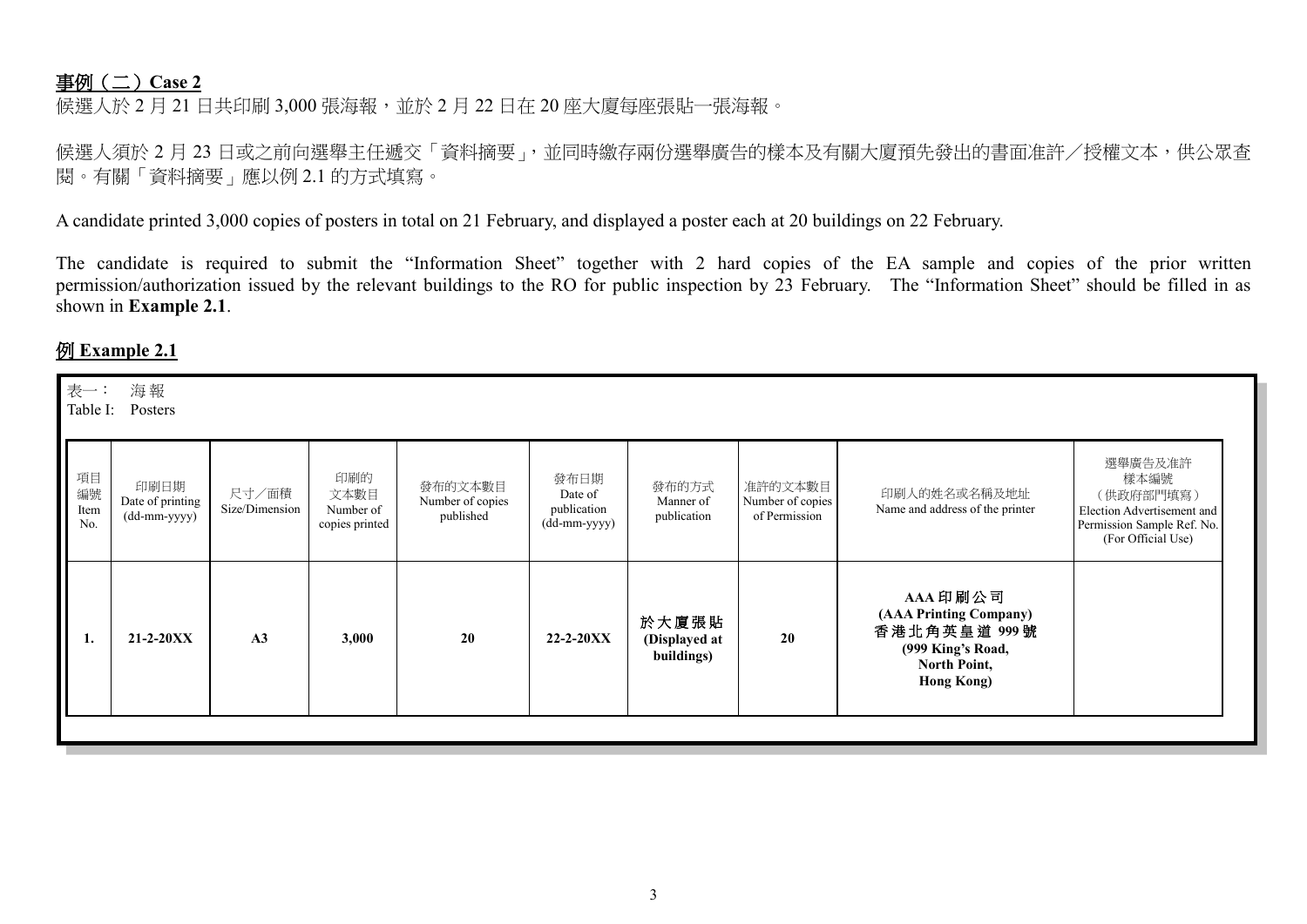## 事例(三)**Case 3**

候選人於 2 月 22 日自製一份電子版的海報,並將有關電子海報透過以下的電子方式發布。候選人在填寫「資料摘要」時可參考 以下例子:

A candidate created an electronic copy of a poster on 22 February and published it via the following electronic means. The candidate may make reference to the following examples when completing the "Information Sheet" –

- (1) 如候選人將電子海報在同日於一個或多於一個社交媒體發布(例如:Facebook、Instagram、Twitter 等), 他/她可向選舉主任遞交「資料摘要」, 在發布的方式一欄列出有關社交媒體名稱,並同時繳存該選舉廣告一式兩份全彩色相片/打印本/影印本,供公眾查閱(請參考例 **3.1** 項目編號 1)。但是,若候選人於同日另以電郵及 WhatsApp 等形式將該電子海報傳送給支持者,由於發布的方式不同,應被視為發布新的選舉廣告,該候 選人須另行填寫選舉廣告詳情,並同時繳存該選舉廣告一式兩份全彩色相片/打印本/影印本,供公眾查閱(請參考例 **3.1** 項目編號 **2**)。 If the candidate published the electronic poster via **one** or **more than one** social media on the same date (e.g. Facebook, Instagram, Twitter etc.), he/she may submit to the RO the "Information Sheet" setting out the name(s) of the social media concerned under the "Manner of publication", together with 2 identical full colour photographs/printouts/photocopies of the EA for public inspection (please refer to **Item 1 of Example 3.1**). However, if the candidate also sent the electronic poster to his/her supporter(s) via electronic mail and WhatsApp etc. on the same date, it should be regarded as publishing a new EA as the poster was published in a different manner. As such, that candidate is required to fill the EA particulars in a separate row with 2 identical full colour photographs/printouts/photocopies of the EA submitted to the RO for public inspection (please refer to **Item 2 of Example 3.1**).
- (2) 如候選人將電子海報在不同日期於不同的社交媒體發布(例如:在2月22日於 Facebook 發布,在2月23日於 Twitter 發布),候選人可參照以 下**例 3.2** 的方式填寫選舉廣告詳情,並同時繳存該選舉廣告一式兩份全彩色相片/打印本/影印本,供公眾查閱。 If the candidate published the electronic poster on **different** dates on **different** social media (e.g. published on Facebook on 22 February and on Twitter on
	- 23 February), the candidate may fill in the EA particulars as shown in **Example 3.2** below and submit at the same time 2 identical full colour photographs/printouts/photocopies of the EA to the RO for public inspection.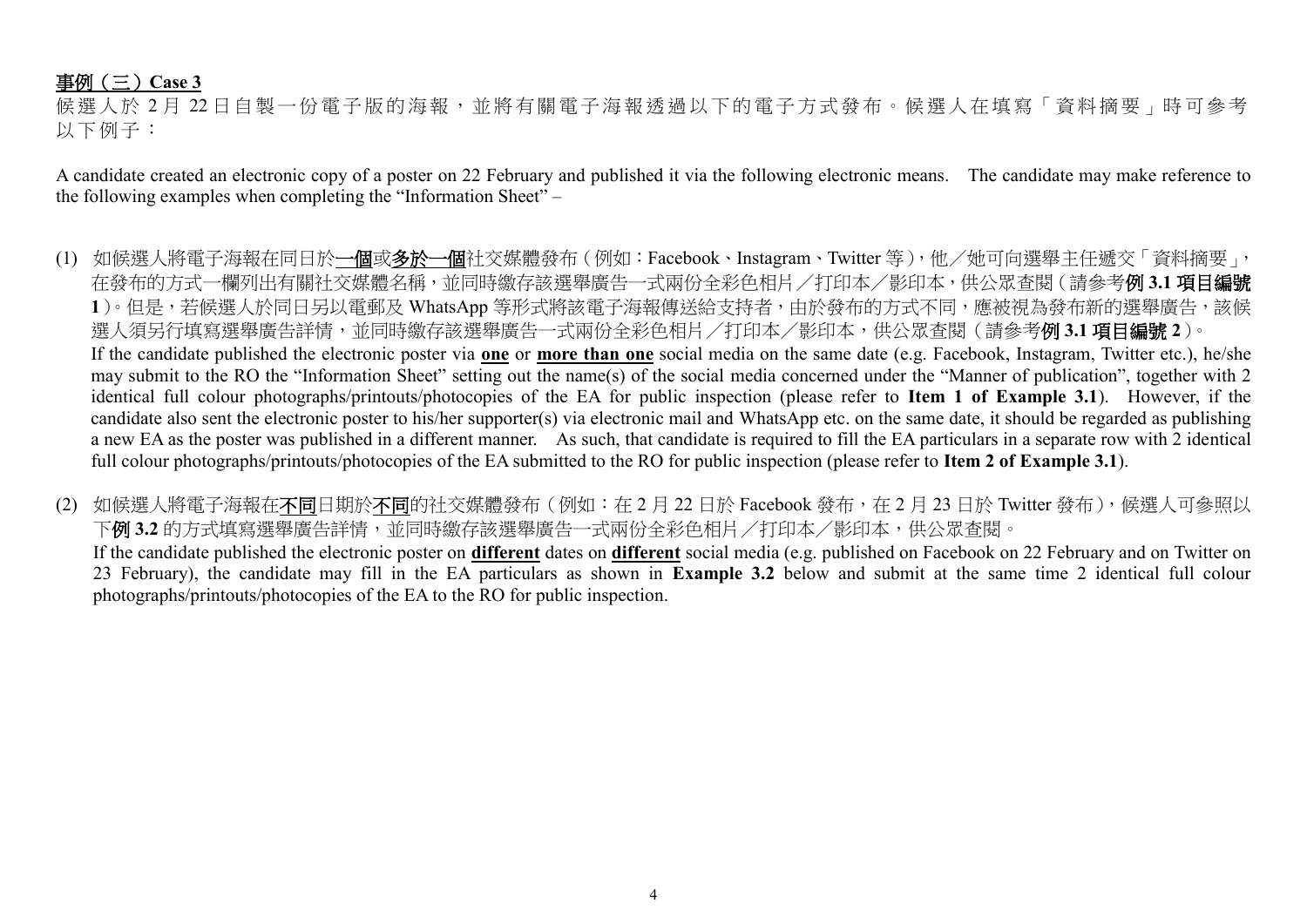# 例 **Example 3.1**

| 表八:                     |                                                 | 互聯網廣告等。)                                      |                         |                              |                               | messages (including electronic mail), information system network, electronic display boards, webpage, internet advertisements, etc.) |                                    |                          | 其他(未能分類為以上任何一項的選舉廣告應在此欄中填寫,例如光碟、影片/視頻、電子訊息(包括電子郵件)、資訊系統網絡、電子展示版、電腦網頁、<br>Table VIII: Others (The election advertisements which cannot be classified into any one of the above items should be stated in this part. Examples are compact discs, videos, electronic |                                                                                                                   |  |  |  |
|-------------------------|-------------------------------------------------|-----------------------------------------------|-------------------------|------------------------------|-------------------------------|--------------------------------------------------------------------------------------------------------------------------------------|------------------------------------|--------------------------|-------------------------------------------------------------------------------------------------------------------------------------------------------------------------------------------------------------------------------------------------------------------|-------------------------------------------------------------------------------------------------------------------|--|--|--|
| 項目<br>編號<br>Item<br>No. | 類別<br>Type                                      | 製作日期<br>Date of<br>production<br>(dd-mm-yyyy) | 尺寸/面積<br>Size/Dimension | 製作數量<br>Quantity<br>produced | 發布數量<br>Quantity<br>published | 發布日期<br>Date of<br>publication<br>(dd-mm-yyyy)                                                                                       | 發布的方式<br>Manner of<br>publication  | 准許的文本數目<br>of Permission | 製作人的姓名或名稱及地址<br>Number of copies   Name and address of the producer the<br>producer                                                                                                                                                                               | 選舉廣告及准許<br>樣本編號<br>(供政府部門填寫)<br>Election Advertisement<br>and Permission<br>Sample Ref. No.<br>(For Official Use) |  |  |  |
| 1.                      | 電子海報<br>(electronic<br>poster)                  | 22-2-20XX                                     | 10MB                    | 1                            | 1                             | 22-2-20XX                                                                                                                            | Facebook,<br>Instagram,<br>Twitter |                          | 陳大文,<br>香港灣仔駱克道 888號灣仔<br>大廈 1樓A室<br>(Chan Tai Man,<br>Flat A, 1/F,<br>Wan Chai Building,<br>888 Lockhart Road,<br>Wan Chai, Hong Kong)                                                                                                                           |                                                                                                                   |  |  |  |
| 2.                      | 電子海報<br><i>(electronic</i><br>poster)           | 22-2-20XX                                     | 10MB                    | $\mathbf{1}$                 | 100                           | $22 - 2 - 20XX$                                                                                                                      | Email,<br>WhatsApp                 |                          | 陳大文,<br>香港灣仔駱克道 888號灣仔<br>大廈 1樓A室<br>(Chan Tai Man,<br>Flat A, 1/F,<br>Wan Chai Building,<br>888 Lockhart Road,<br>Wan Chai, Hong Kong)                                                                                                                           |                                                                                                                   |  |  |  |
|                         |                                                 |                                               |                         |                              |                               |                                                                                                                                      |                                    |                          |                                                                                                                                                                                                                                                                   |                                                                                                                   |  |  |  |
|                         | 請列出有關社交媒體的名稱<br>Please set out the names of the |                                               |                         |                              |                               |                                                                                                                                      |                                    |                          |                                                                                                                                                                                                                                                                   |                                                                                                                   |  |  |  |
|                         |                                                 |                                               |                         |                              |                               |                                                                                                                                      |                                    |                          | social media concerned                                                                                                                                                                                                                                            |                                                                                                                   |  |  |  |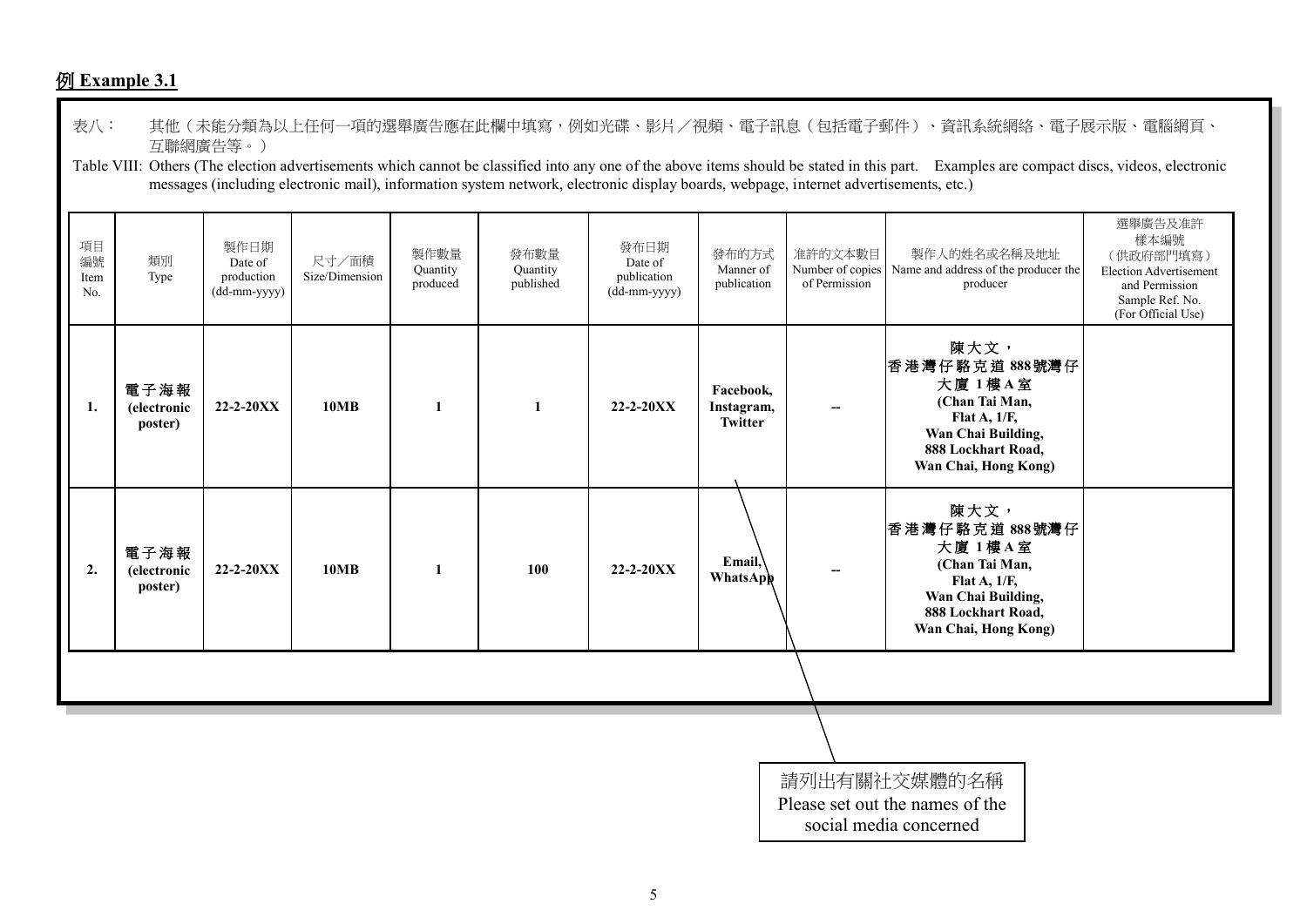## 例 **Example 3.2**

- 表八: 其他(未能分類為以上任何一項的選舉廣告應在此欄中填寫,例如光碟、影片/視頻、電子訊息(包括電子郵件)、資訊系統網絡、電子展示版、電腦網頁、 互聯網廣告等。)
- Table VIII: Others (The election advertisements which cannot be classified into any one of the above items should be stated in this part. Examples are compact discs, videos, electronic messages (including electronic mail), information system network, electronic display boards, webpage, internet advertisements, etc.)

| 項目<br>編號<br>Item<br>No. | 類別<br>Type                            | 製作日期<br>Date of<br>production<br>(dd-mm-yyyy) | 尺寸/面積<br>Size/Dimension | 製作數量<br>Quantity<br>produced | 發布數量<br>Quantity<br>published                           | 發布日期<br>Date of<br>publication<br>(dd-mm-yyyy) | 發布的方式<br>Manner of<br>publication | 准許的文本數目<br>Number of copies<br>of Permission | 製作人的姓名或名稱及地址<br>Name and address of the producer                                                                                            | 選舉廣告及准許<br>樣本編號<br>(供政府部門填寫)<br><b>Election Advertisement</b><br>and Permission<br>Sample Ref. No.<br>(For Official Use) |
|-------------------------|---------------------------------------|-----------------------------------------------|-------------------------|------------------------------|---------------------------------------------------------|------------------------------------------------|-----------------------------------|----------------------------------------------|---------------------------------------------------------------------------------------------------------------------------------------------|--------------------------------------------------------------------------------------------------------------------------|
| 1.                      | 電子海報<br><i>(electronic</i><br>poster) | $22 - 2 - 20XX$                               | <b>10MB</b>             |                              |                                                         | $22 - 2 - 20XX$<br>23-2-20XX                   | Facebook,<br><b>Twitter</b>       |                                              | 陳大文,<br>香港灣仔駱克道 888號灣仔大廈<br>1樓 A 室<br>(Chan Tai Man,<br>Flat A, $1/F$ ,<br>Wan Chai Building,<br>888 Lockhart Road,<br>Wan Chai, Hong Kong) |                                                                                                                          |
|                         |                                       |                                               |                         |                              |                                                         |                                                |                                   |                                              |                                                                                                                                             |                                                                                                                          |
|                         |                                       |                                               |                         |                              |                                                         |                                                |                                   |                                              |                                                                                                                                             |                                                                                                                          |
|                         |                                       |                                               |                         |                              | 請列出所有發布日期<br>Please set out all dates of<br>publication |                                                |                                   |                                              |                                                                                                                                             |                                                                                                                          |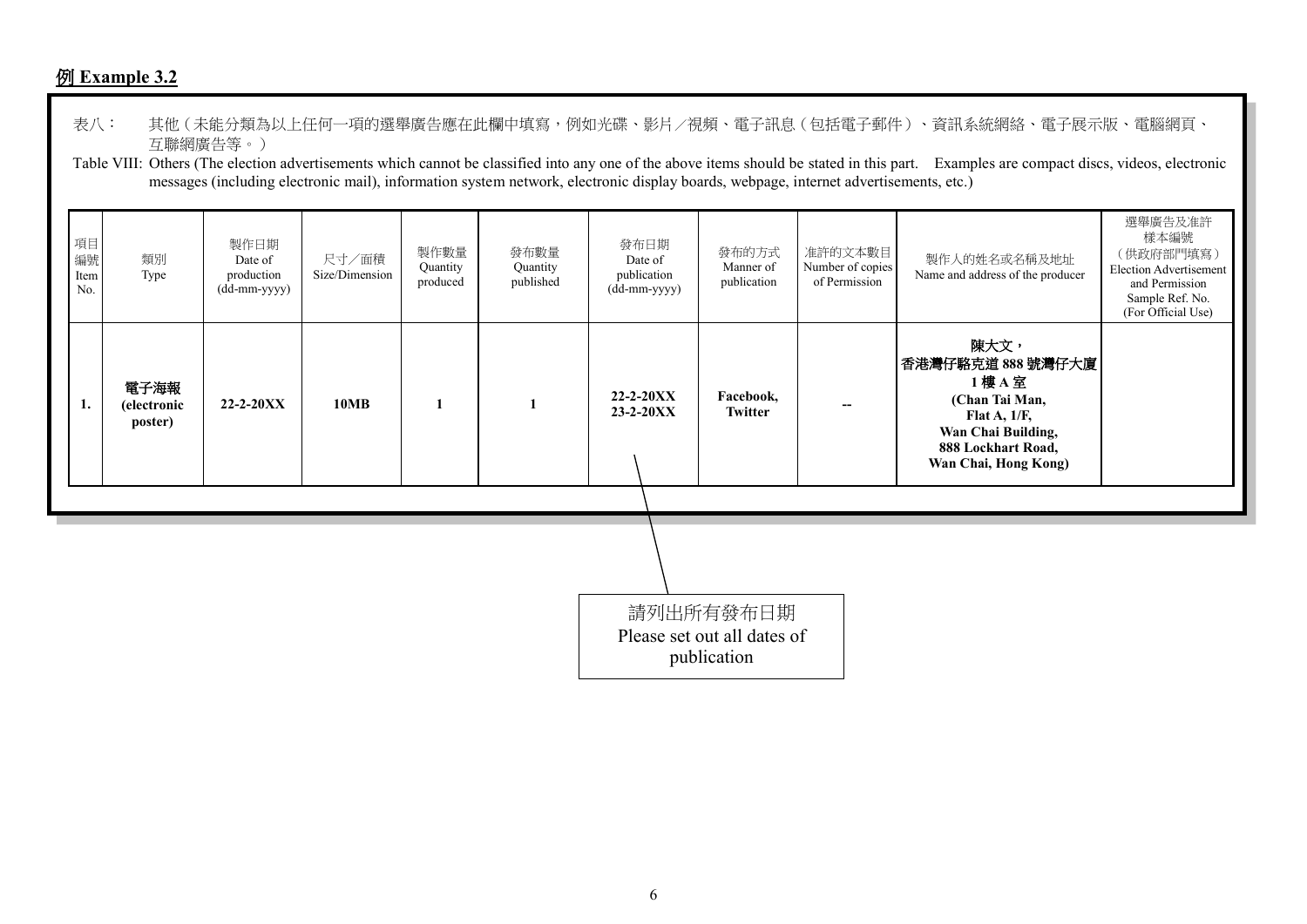#### 事例(四)**Case 4**

候選人於 2 月 21 日共印刷 3,000 張傳單,並於 2 月 22 日在街頭派發有關傳單。候選人已於 2 月 23 日向選舉主任遞交「資料摘要」及有關傳單的樣 本供公眾查閱。惟候選人其後發現派發的傳單數量應為 2,000 張, 而非先前填寫的 3,000 張。

在此情況下,候選人須最遲於投票日後三個工作天內向選舉主任繳存「修正通知書」,以修改該選舉廣告的詳情。候選人須在「修正通知書」中的第 1 頁第 1 段列明上述「資料摘要」遞交的日期,以便選舉主任對照有關選舉廣告。候選人只須填寫須修改的項目,而無須重新填寫其他並不需要修 改的項目。有關「修正通知書」應以例 **4.1** 的方式填寫。

A candidate printed 3,000 copies of handbills in total on 21 February and distributed them on 22 February. The candidate submitted the "Information Sheet" together with the samples of the handbills to the RO on 23 February for public inspection. However, the candidate later found that the number of handbills distributed should be 2,000 instead of 3,000.

In this case, the candidate has to correct such EA particulars by submitting the "Notification of Correction" to the RO not later than 3 working days after the polling day. The candidate should state the date of submission of the aforesaid "Information Sheet" in paragraph 1 of page 1 of the "Notification of Correction" for the RO's reference. The candidate should only fill in the information to be corrected and does not need to fill in other items which no correction is required. The "Notification of Correction" should be filled in as shown in **Example 4.1**.

## 例 **Example 4.1**

| 2.                    | 有關修正項目如下一<br>The relevant corrected items are as follows – |                                                                                                                 |                         |                                                                              |                                                                          |                                                |                                |                                                                          |                                                                     |                                                                                                                    |  |  |  |  |
|-----------------------|------------------------------------------------------------|-----------------------------------------------------------------------------------------------------------------|-------------------------|------------------------------------------------------------------------------|--------------------------------------------------------------------------|------------------------------------------------|--------------------------------|--------------------------------------------------------------------------|---------------------------------------------------------------------|--------------------------------------------------------------------------------------------------------------------|--|--|--|--|
|                       |                                                            |                                                                                                                 |                         |                                                                              | 修正的資料及細節 Corrected Information and Particulars                           |                                                |                                |                                                                          |                                                                     |                                                                                                                    |  |  |  |  |
| #表編號<br>#Table<br>No. | #項目<br>編號<br>#Item<br>No.                                  | 類別及<br>製作/印刷日期<br>Type and date of<br>production/printing<br>$(dd{\text{-}\!\!\,\text{mm-}}\text{\small{yyyy}}$ | 尺寸/面積<br>Size/Dimension | 製作數量/<br>印刷的<br>文本數目<br>Quantity<br>produced/<br>Number of copies<br>printed | 發布數量/<br>發布的文本數目<br>Quantity published/<br>Number of copies<br>published | 發布日期<br>Date of<br>publication<br>(dd-mm-yyyy) | 發布的方式<br>Manner of publication | 准許的文本數目<br>(見說明第2項)<br>Number of copies of<br>Permission<br>(see Note 2) | 製作人/印刷人的<br>姓名或名稱及地址<br>Name and address of the<br>producer/printer | 選舉廣告及准許<br>樣本編號<br>(供政府部門填寫)<br>Election Advertisement,<br>and Permission<br>Sample Ref. No.<br>(For Official Use) |  |  |  |  |
| III                   | 5                                                          |                                                                                                                 |                         |                                                                              | 2,000                                                                    |                                                |                                |                                                                          |                                                                     |                                                                                                                    |  |  |  |  |
|                       |                                                            |                                                                                                                 |                         |                                                                              |                                                                          |                                                |                                |                                                                          |                                                                     |                                                                                                                    |  |  |  |  |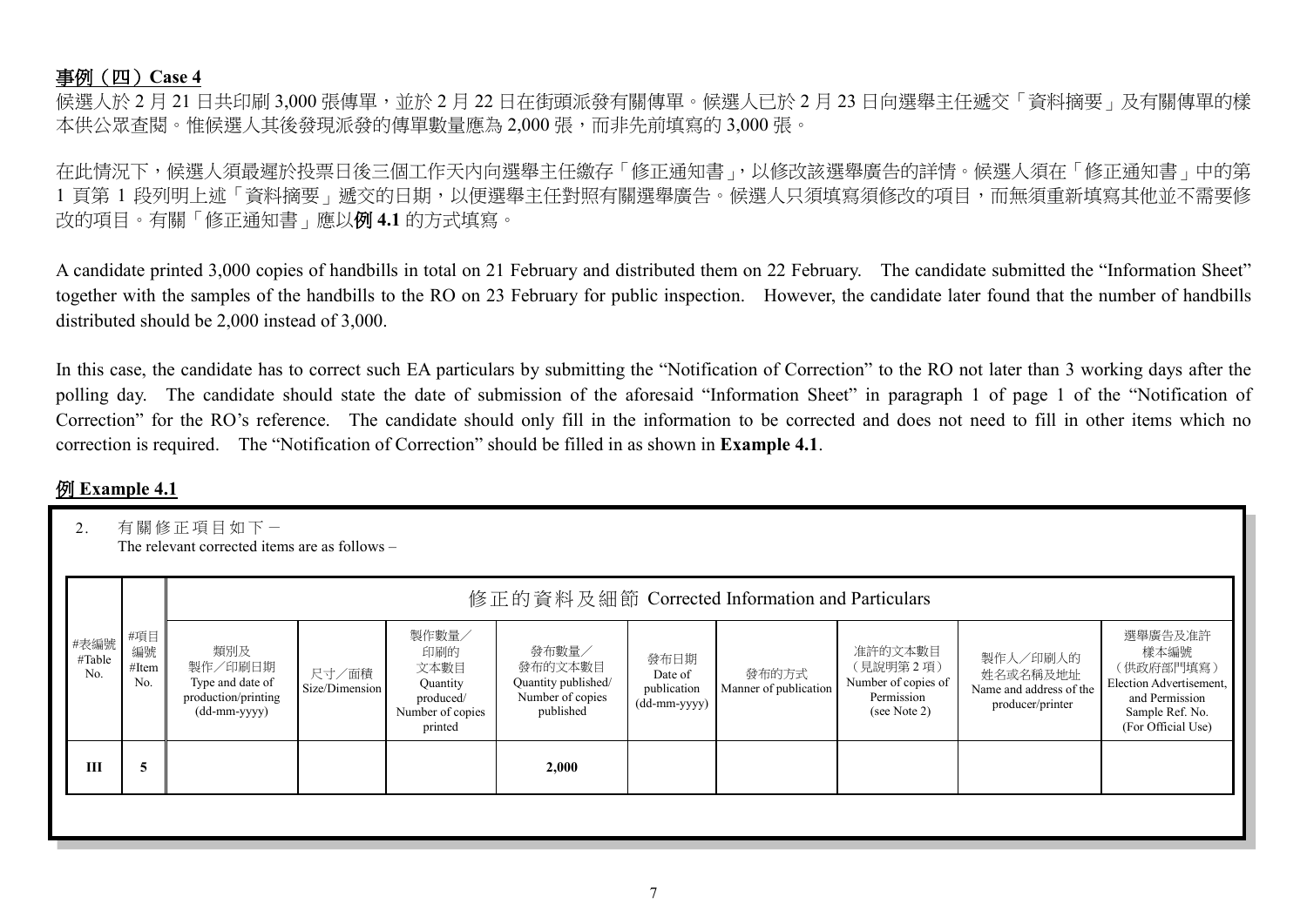#### 事例(五)**Case 5**

候選人於 2 月 21 日共印刷 3,000 張傳單,並於 2 月 22 日派發。候選人已於 2 月 23 日向選舉主任褫交「資料摘要」及選舉廣告的樣本供公眾查閱。 惟候選人其後發現向選舉主任錯誤繳存另一張傳單的樣本。

在此情況下,候選人須最遲於投票日後三個工作天內向選舉主任遞交「修正通知書」以修改該選舉廣告詳情,並重新向選舉主任繳存兩份正確的選 舉廣告樣本。候選人須在「修正通知書」中的第 1 頁第 1 段列明上述「資料摘要」遞交的日期,以便選舉主任對照有關選舉廣告。有關「修正通知 書」應以例 **5.1** 的方式填寫。

A candidate printed 3,000 copies of handbills in total on 21 February and distributed them on 22 February. The candidate submitted the "Information Sheet" together with the EA samples to the RO for public inspection on 23 February. However, the candidate later found that he/she had wrongly deposited with the RO the samples of another handbill.

In this case, the candidate has to correct the EA particulars by submitting a "Notification of Correction" together with 2 correct EA samples to the RO not later than 3 working days after the polling day. The candidate is required to state the date of submission of the aforesaid "Information Sheet" in paragraph 1 of page 1 of the "Notification of Correction" for RO's reference. The "Notification of Correction" should be filled in as shown in **Example 5.1**.

## 例 **Example 5.1**

| 2.                    |                           | 有關修正項目如下一<br>The relevant corrected items are as follows -                |                                                |                                                                              |                                                                          |                                                |                                |                                                                          |                                                                     |                                                                                                                          |  |  |  |  |  |
|-----------------------|---------------------------|---------------------------------------------------------------------------|------------------------------------------------|------------------------------------------------------------------------------|--------------------------------------------------------------------------|------------------------------------------------|--------------------------------|--------------------------------------------------------------------------|---------------------------------------------------------------------|--------------------------------------------------------------------------------------------------------------------------|--|--|--|--|--|
|                       |                           |                                                                           | 修正的資料及細節 Corrected Information and Particulars |                                                                              |                                                                          |                                                |                                |                                                                          |                                                                     |                                                                                                                          |  |  |  |  |  |
| #表編號<br>#Table<br>No. | #項目<br>編號<br>#Item<br>No. | 類別及<br>製作/印刷日期<br>Type and date of<br>production/printing<br>(dd-mm-yyyy) | 尺寸/面積<br>Size/Dimension                        | 製作數量/<br>印刷的<br>文本數目<br>Quantity<br>produced/<br>Number of copies<br>printed | 發布數量/<br>發布的文本數目<br>Quantity published/<br>Number of copies<br>published | 發布日期<br>Date of<br>publication<br>(dd-mm-yyyy) | 發布的方式<br>Manner of publication | 准許的文本數目<br>(見說明第2項)<br>Number of copies of<br>Permission<br>(see Note 2) | 製作人/印刷人的<br>姓名或名稱及地址<br>Name and address of the<br>producer/printer | 選舉廣告及准許<br>樣本編號<br>(供政府部門填寫)<br><b>Election Advertisement</b><br>and Permission<br>Sample Ref. No.<br>(For Official Use) |  |  |  |  |  |
|                       |                           |                                                                           |                                                |                                                                              |                                                                          |                                                |                                |                                                                          |                                                                     |                                                                                                                          |  |  |  |  |  |
|                       |                           |                                                                           |                                                |                                                                              |                                                                          |                                                |                                |                                                                          |                                                                     |                                                                                                                          |  |  |  |  |  |
|                       |                           | 其他更改 Other Corrections                                                    |                                                |                                                                              |                                                                          |                                                |                                |                                                                          |                                                                     |                                                                                                                          |  |  |  |  |  |
| Ш                     |                           | 更改選舉廣告樣本<br>(Correction of EA samples)                                    |                                                |                                                                              |                                                                          |                                                |                                |                                                                          |                                                                     |                                                                                                                          |  |  |  |  |  |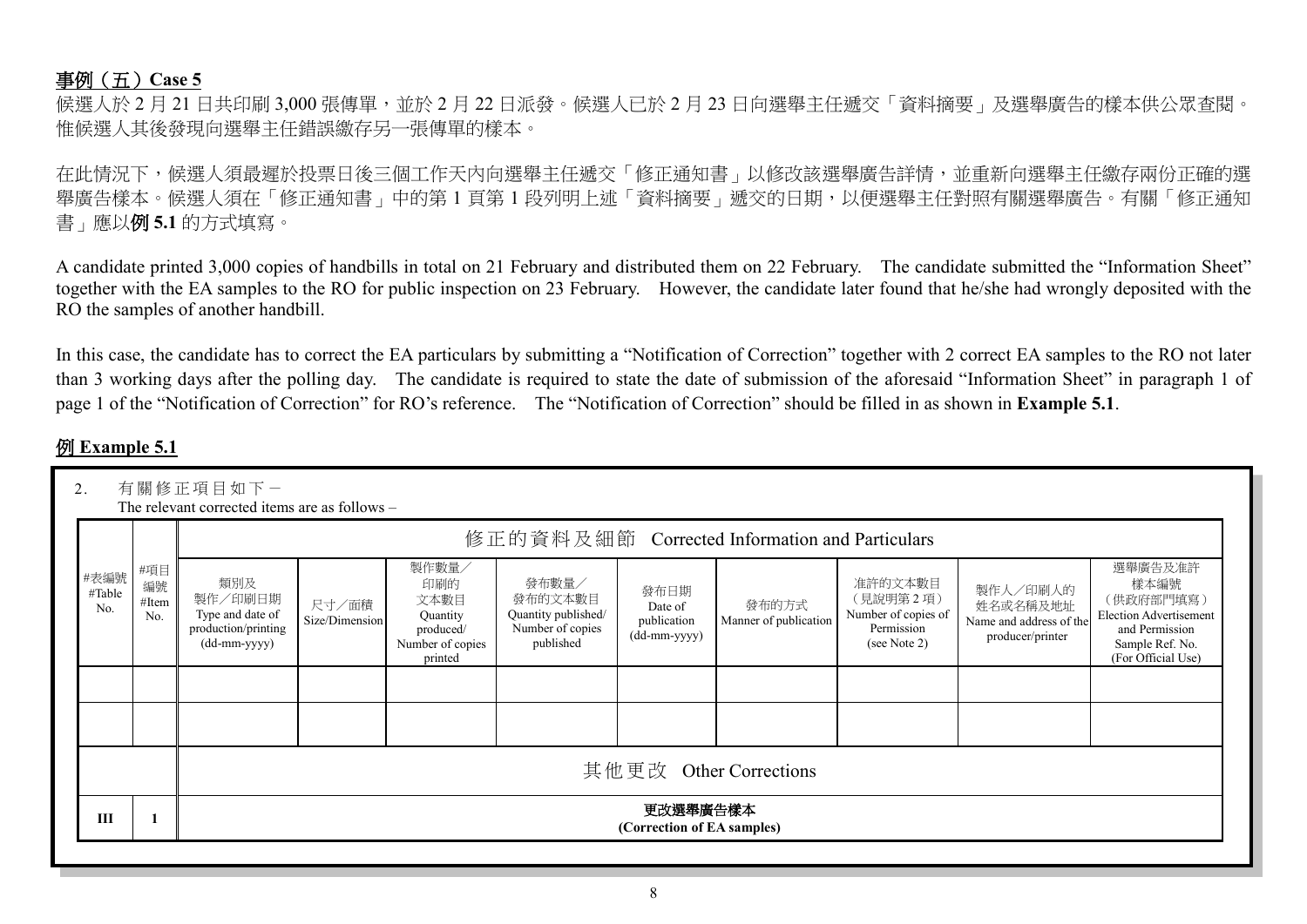## 事例(六)**Case 6**

候選人於 2 月 21 日共印刷 3,000 張傳單,並於 2 月 22 日於街頭派發其中 1,000 張。候選人已於 2 月 23 日向選舉主任遞交「資料摘要」及選舉廣告 樣本。惟候選人其後表示 2 月 22 日於街頭派發的傳單數目應修正為 500 張,而餘下的 500 張則於 2 月 24 日以郵寄方式分發。

A candidate printed 3,000 copies of handbills in total on 21 February and distributed 1,000 copies of the handbills on the streets on 22 February. The candidate submitted the "Information Sheet" and EA samples to the RO on 23 February. However, the candidate later stated that the number of handbills distributed on the streets on 22 February should be 500 instead, and the remaining 500 were distributed on 24 February by post.

在此情況下,

In this case,

(1) 候選人須先向選舉主任遞交「修正通知書」以修改於 2 月 22 日派發的選舉廣告的詳情,將街頭派發的傳單數目由 1,000 改為 500。有關「修正通 知書」應以例 **6.1** 的方式填寫。

the candidate is required to first correct the EA particulars distributed on 22 February by submitting the "Notification of Correction" to the RO to change the number of handbills distributed on the streets from 1,000 to 500. The "Notification of Correction" should be filled in as shown in **Example 6.1**.

## 例 **Example 6.1**

| 2.                    | 有關修正項目如下一<br>The relevant corrected items are as follows -<br>修正的資料及細節 Corrected Information and Particulars |                                                                           |                         |                                                                              |                                                                          |                                                  |                                |                                                                          |                                                                     |                                                                                                                    |  |  |  |  |
|-----------------------|--------------------------------------------------------------------------------------------------------------|---------------------------------------------------------------------------|-------------------------|------------------------------------------------------------------------------|--------------------------------------------------------------------------|--------------------------------------------------|--------------------------------|--------------------------------------------------------------------------|---------------------------------------------------------------------|--------------------------------------------------------------------------------------------------------------------|--|--|--|--|
| #表編號<br>#Table<br>No. | #項目<br>編號<br>#Item<br>No.                                                                                    | 類別及<br>製作/印刷日期<br>Type and date of<br>production/printing<br>(dd-mm-yyyy) | 尺寸/面積<br>Size/Dimension | 製作數量/<br>印刷的<br>文本數目<br>Quantity<br>produced/<br>Number of copies<br>printed | 發布數量/<br>發布的文本數目<br>Quantity published/<br>Number of copies<br>published | 發布日期<br>Date of<br>publication<br>$(dd-mm-yyyy)$ | 發布的方式<br>Manner of publication | 准許的文本數目<br>(見說明第2項)<br>Number of copies of<br>Permission<br>(see Note 2) | 製作人/印刷人的<br>姓名或名稱及地址<br>Name and address of the<br>producer/printer | 選舉廣告及准許<br>樣本編號<br>(供政府部門填寫)<br>Election Advertisement,<br>and Permission<br>Sample Ref. No.<br>(For Official Use) |  |  |  |  |
| Ш                     | 5                                                                                                            |                                                                           |                         |                                                                              | 500                                                                      |                                                  |                                |                                                                          |                                                                     |                                                                                                                    |  |  |  |  |
|                       |                                                                                                              |                                                                           |                         |                                                                              |                                                                          |                                                  |                                |                                                                          |                                                                     |                                                                                                                    |  |  |  |  |
|                       |                                                                                                              |                                                                           |                         |                                                                              |                                                                          |                                                  |                                |                                                                          |                                                                     |                                                                                                                    |  |  |  |  |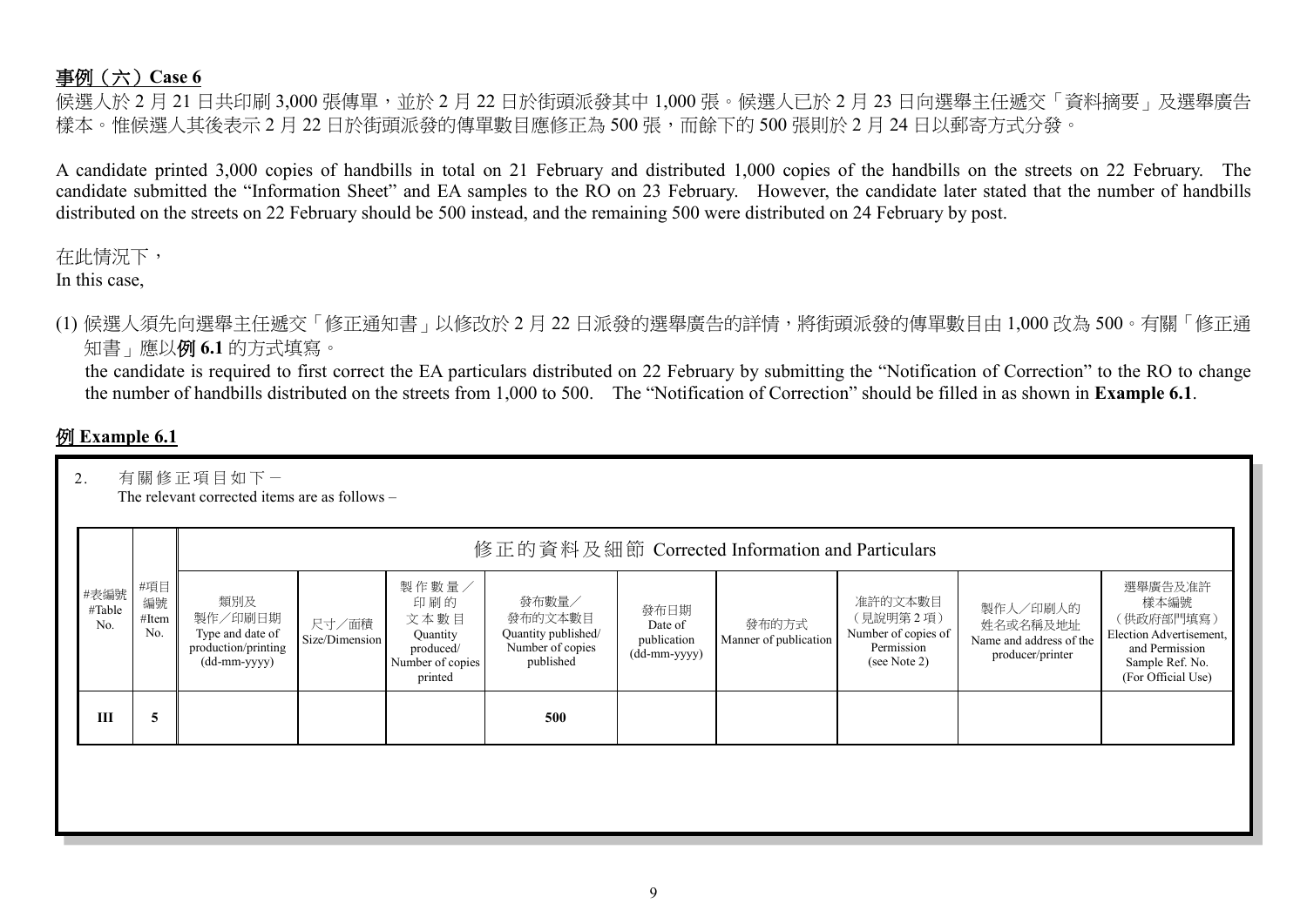(2) 另外 500 張於 2 月 24 日以郵寄方式分發的傳單,由於發布的方式不同,應被視為發布新的選舉廣告。候選人須就以郵寄方式分發的傳單於 2 月 25 日或之前向選舉主任遞交一份新的「資料摘要」,並繳存兩份有關選舉廣告的樣本,而不是進一步修正之前發布的選舉廣告的詳情。有關「資 料摘要」應以例 **6.2** 的方式填寫。

Regarding the 500 handbills that were distributed by post on 24 February, they should be regarded as publishing a new EA as the handbills were distributed in a different manner. Instead of further correcting the particulars of the submitted EAs, the candidate is required, in respect of such handbills that were distributed by post, to submit a new "Information Sheet" together with 2 copies of the relevant EA sample to the RO by 25 February. The "Information Sheet" should be filled in as shown in **Example 6.2**.

#### 例 **Example 6.2**

|                         | 表三:<br>傳單 (A3、A4或A5尺寸的紙張亦應算作傳單。)<br>Handbills (Paper with the size of A3, A4 or A5 should also be regarded as handbills.)<br>Table III: |                         |                                            |                                          |                                                |                                   |                                              |                                                                                                              |                                                                                                                          |  |  |  |  |
|-------------------------|-----------------------------------------------------------------------------------------------------------------------------------------|-------------------------|--------------------------------------------|------------------------------------------|------------------------------------------------|-----------------------------------|----------------------------------------------|--------------------------------------------------------------------------------------------------------------|--------------------------------------------------------------------------------------------------------------------------|--|--|--|--|
| 項目<br>編號<br>Item<br>No. | 印刷日期<br>Date of<br>printing<br>(dd-mm-yyyy)                                                                                             | 尺寸/面積<br>Size/Dimension | 印刷的<br>文本數目<br>Number of<br>copies printed | 發布的文本數目<br>Number of copies<br>published | 發布日期<br>Date of<br>publication<br>(dd-mm-yyyy) | 發布的方式<br>Manner of<br>publication | 准許的文本數目<br>Number of copies<br>of Permission | 印刷人的姓名或名稱及地址<br>Name and address of the printer                                                              | 選舉廣告及准許<br>樣本編號<br>(供政府部門填寫)<br><b>Election Advertisement</b><br>and Permission<br>Sample Ref. No.<br>(For Official Use) |  |  |  |  |
|                         | $21 - 2 - 20XX$                                                                                                                         | A <sub>4</sub>          | 3,000                                      | 500                                      | $24 - 2 - 20XX$                                | 郵寄<br>(By post)                   |                                              | AAA 印刷公司<br>(AAA Printing Company)<br>香港北角英皇道 999號<br>(999 King's Road,<br>North Point,<br><b>Hong Kong)</b> |                                                                                                                          |  |  |  |  |
|                         |                                                                                                                                         |                         |                                            |                                          |                                                |                                   |                                              |                                                                                                              |                                                                                                                          |  |  |  |  |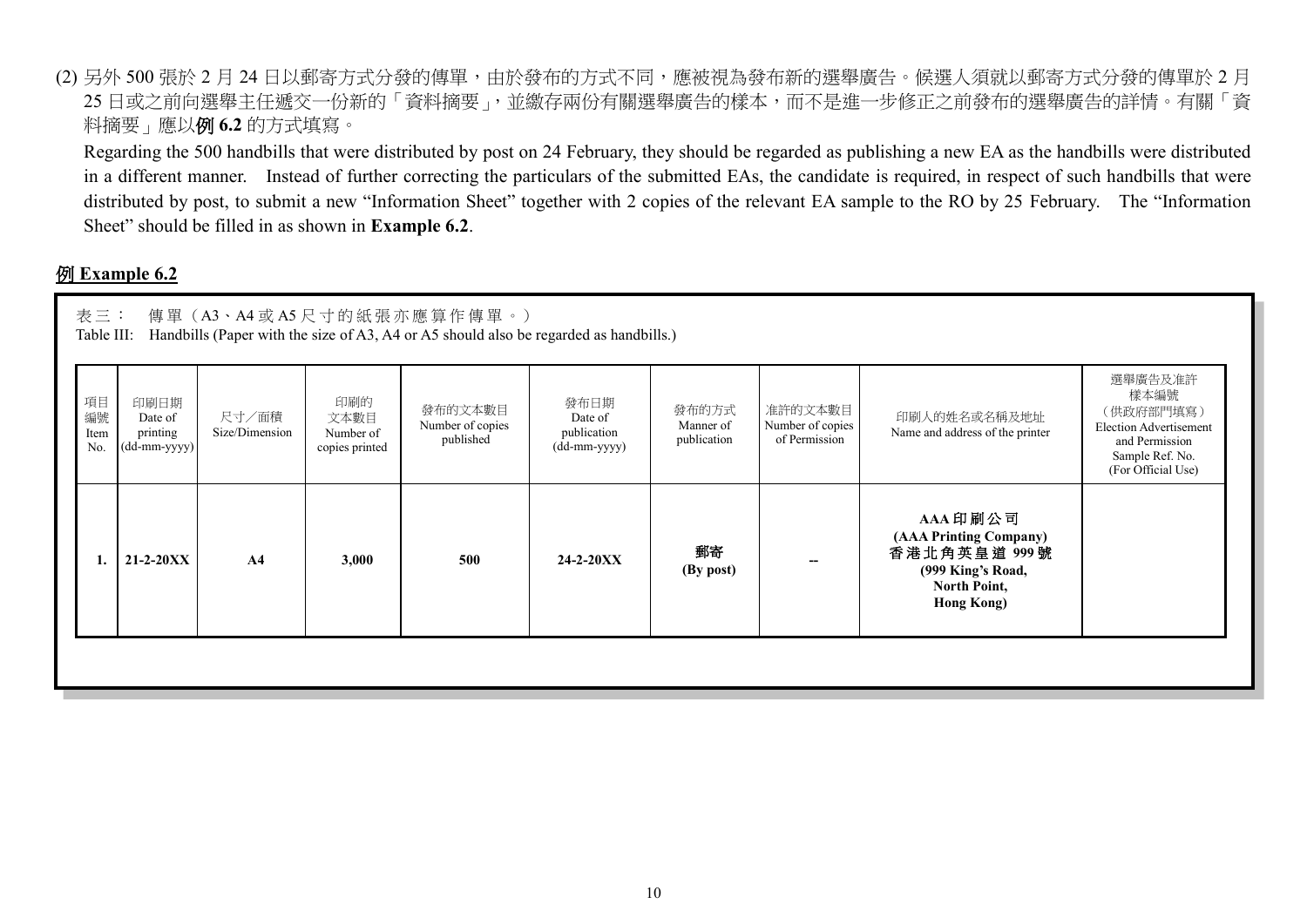## 事例(七)**Case 7**

(1) 候選人於 2 月 21 日製作 10 張沒有加上候選人編號的橫額,於 2 月 22 日在路邊鐵欄展示。候選人須在 2 月 23 日或之前向選舉主任遞交「資料摘 要」,並繳存該選舉廣告一式兩份的全彩色相片。有關「資料摘要」應以例 **7.1** 的方式填寫。

A candidate produced 10 banners without candidate number on 21 February and displayed them on roadside railing on 22 February. The candidate is required to submit the "Information Sheet" to the RO together with 2 identical full colour photographs of the EA by 23 February. The "Information Sheet" should be filled in as shown in **Example 7.1**.

## 例 **Example 7.1**

| 表五:<br>Table V:         | 横額<br><b>Banners</b>                          |                               |                              |                               |                                                |                                                      |                                              |                                                                                                              |                                                                                                                          |
|-------------------------|-----------------------------------------------|-------------------------------|------------------------------|-------------------------------|------------------------------------------------|------------------------------------------------------|----------------------------------------------|--------------------------------------------------------------------------------------------------------------|--------------------------------------------------------------------------------------------------------------------------|
| 項目<br>編號<br>Item<br>No. | 製作日期<br>Date of<br>production<br>(dd-mm-yyyy) | 尺寸/面積<br>Size/Dimension       | 製作數量<br>Quantity<br>produced | 發布數量<br>Quantity<br>published | 發布日期<br>Date of<br>publication<br>(dd-mm-yyyy) | 發布的方式<br>Manner of<br>publication                    | 准許的文本數目<br>Number of copies<br>of Permission | 製作人的姓名或名稱及地址<br>Name and address of the producer                                                             | 選舉廣告及准許<br>樣本編號<br>(供政府部門填寫)<br><b>Election Advertisement</b><br>and Permission<br>Sample Ref. No.<br>(For Official Use) |
| 1.                      | $21 - 2 - 20XX$                               | $1 \text{ m} x 2.5 \text{ m}$ | 10                           | 10                            | $22 - 2 - 20XX$                                | 於路邊鐵欄<br>展示<br>(Displayed on<br>roadside<br>railing) | $-$                                          | AAA 印刷公司<br>(AAA Printing Company)<br>香港北角英皇道 999號<br>(999 King's Road,<br>North Point,<br><b>Hong Kong)</b> |                                                                                                                          |
|                         |                                               |                               |                              |                               |                                                |                                                      |                                              |                                                                                                              |                                                                                                                          |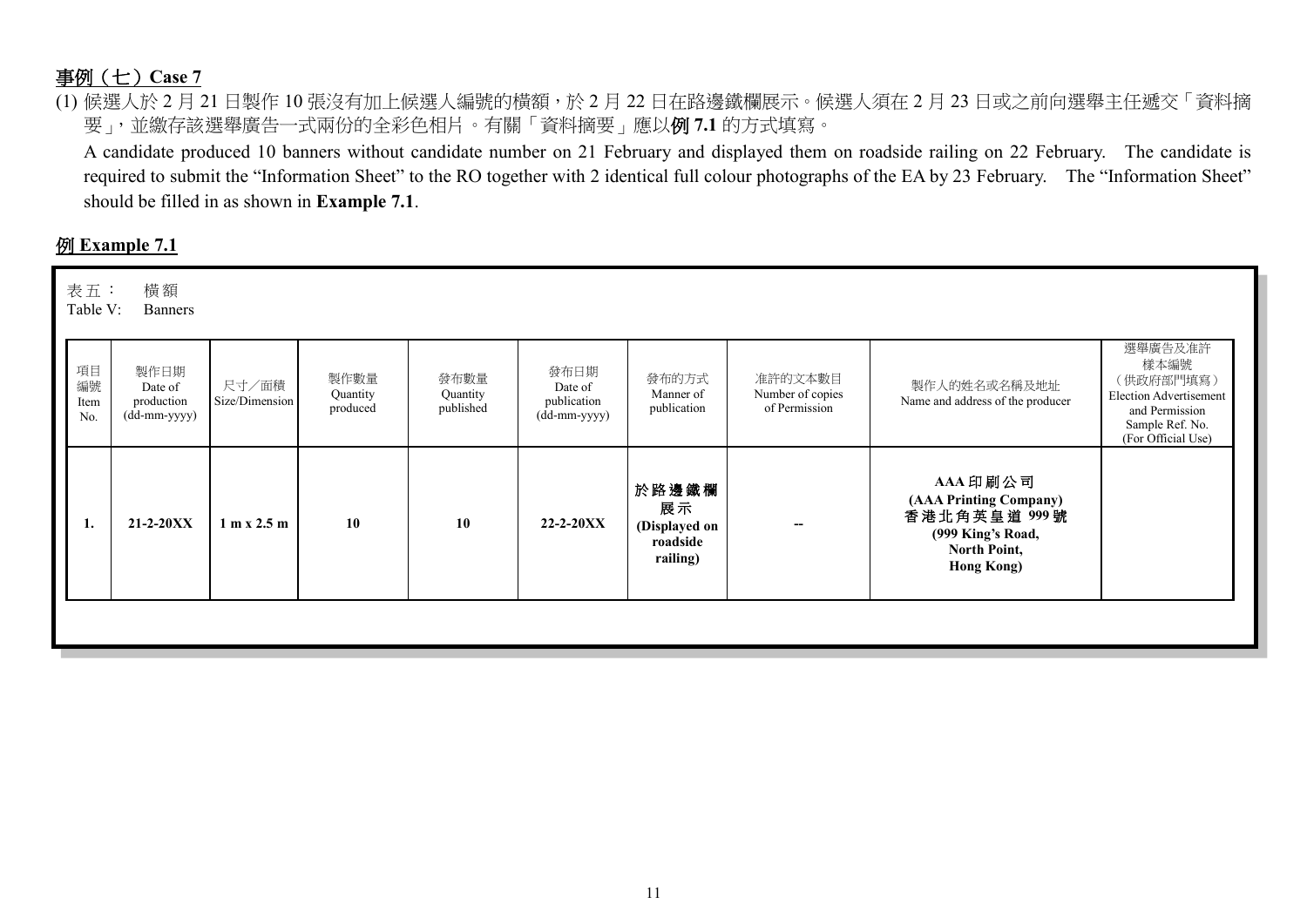(2) 候選人其後於 3 月 7 日在橫額貼上候選人編號標貼。雖然候選人編號標貼本身不會被視為一份選舉廣告,但候選人曾就原有的選舉廣告作出修改。 因此候選人須最遲於投票日後三個工作天內向選舉主任就貼上編號標貼的選舉廣告提交「修正通知書」及該選舉廣告一式兩份全彩色相片。有關 「修正通知書」應以例 **7.2** 的方式填寫。

Subsequently, the candidate stuck candidate number stickers on the banners on 7 March. Though the candidate number sticker is not an EA itself, the original EA was amended. Therefore, the candidate is required to submit to the RO the "Notification of Correction" together with 2 identical full colour photographs of the EA with stickers on it, not later than 3 working days after the polling day. The "Notification of Correction" should be filled in as shown in **Example 7.2**.

## 例 **Example 7.2**

| 2.                    | 有關修正項目如下一<br>The relevant corrected items are as follows - |                                                                           |                         |                                                                              |                                                                          |                                                |                                |                                                                          |                                                                     |                                                                                                                       |  |  |  |  |
|-----------------------|------------------------------------------------------------|---------------------------------------------------------------------------|-------------------------|------------------------------------------------------------------------------|--------------------------------------------------------------------------|------------------------------------------------|--------------------------------|--------------------------------------------------------------------------|---------------------------------------------------------------------|-----------------------------------------------------------------------------------------------------------------------|--|--|--|--|
|                       |                                                            | 修正的資料及細節 Corrected Information and Particulars                            |                         |                                                                              |                                                                          |                                                |                                |                                                                          |                                                                     |                                                                                                                       |  |  |  |  |
| #表編號<br>#Table<br>No. | #項目<br>編號<br>#Item<br>No.                                  | 類別及<br>製作/印刷日期<br>Type and date of<br>production/printing<br>(dd-mm-yyyy) | 尺寸/面積<br>Size/Dimension | 製作數量/<br>印刷的<br>文本數目<br>Quantity<br>produced/<br>Number of copies<br>printed | 發布數量/<br>發布的文本數目<br>Quantity published/<br>Number of copies<br>published | 發布日期<br>Date of<br>publication<br>(dd-mm-yyyy) | 發布的方式<br>Manner of publication | 准許的文本數目<br>(見說明第2項)<br>Number of copies<br>of Permission<br>(see Note 2) | 製作人/印刷人的<br>姓名或名稱及地址<br>Name and address of the<br>producer/printer | 選舉廣告及准許<br>樣本編號<br>(供政府部門填寫)<br>Election<br>Advertisement, and<br>Permission<br>Sample Ref. No.<br>(For Official Use) |  |  |  |  |
|                       |                                                            |                                                                           |                         |                                                                              |                                                                          |                                                |                                |                                                                          |                                                                     |                                                                                                                       |  |  |  |  |
|                       |                                                            |                                                                           |                         |                                                                              |                                                                          |                                                |                                |                                                                          |                                                                     |                                                                                                                       |  |  |  |  |
|                       |                                                            | 其他更改 Other Corrections                                                    |                         |                                                                              |                                                                          |                                                |                                |                                                                          |                                                                     |                                                                                                                       |  |  |  |  |
| V                     |                                                            | 於横額貼上候選人編號標貼<br>(Sticking candidate number on banners)                    |                         |                                                                              |                                                                          |                                                |                                |                                                                          |                                                                     |                                                                                                                       |  |  |  |  |
|                       |                                                            |                                                                           |                         |                                                                              |                                                                          |                                                |                                |                                                                          |                                                                     |                                                                                                                       |  |  |  |  |
|                       |                                                            |                                                                           |                         |                                                                              |                                                                          |                                                |                                |                                                                          |                                                                     |                                                                                                                       |  |  |  |  |